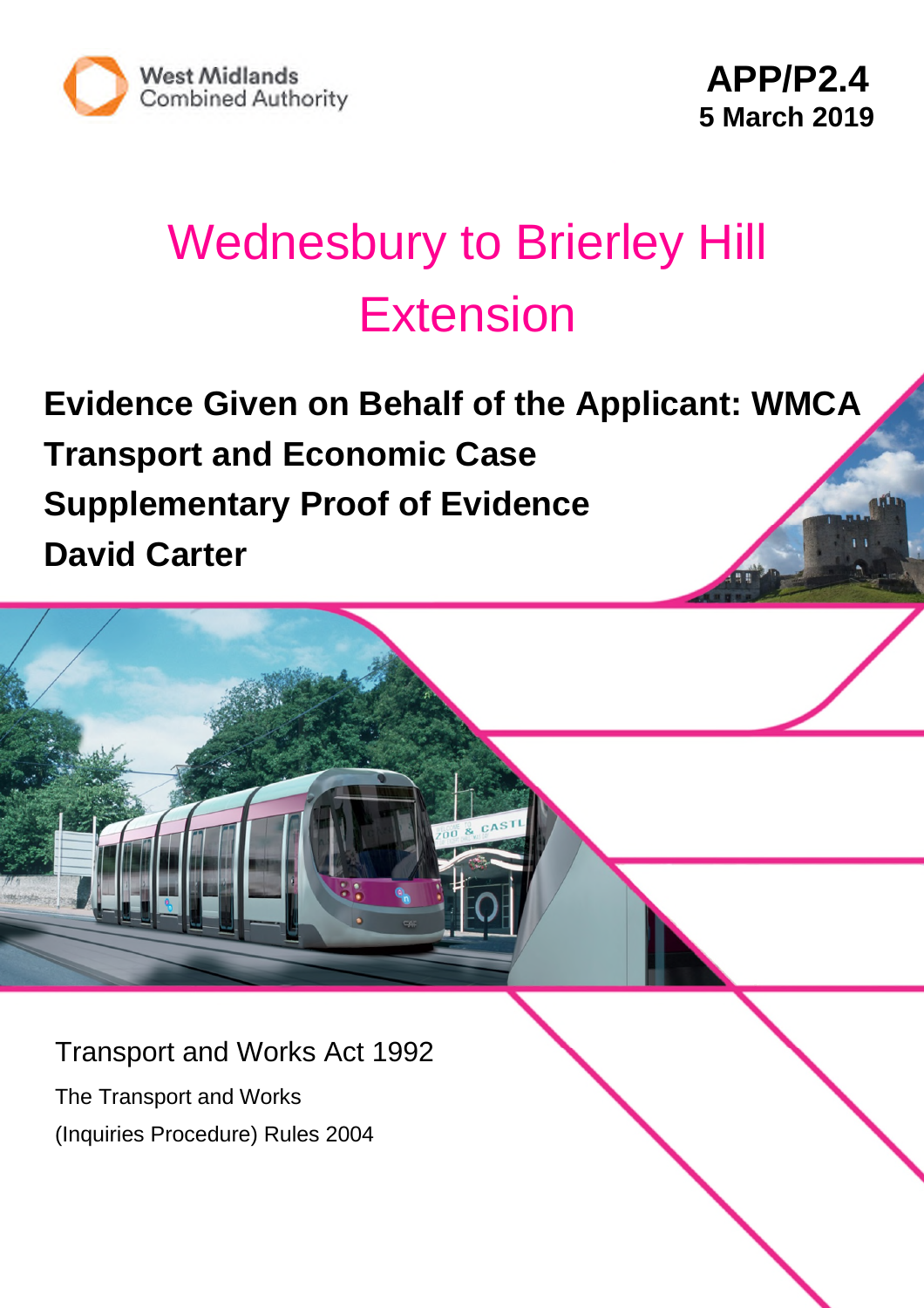## **TABLE OF CONTENTS**

| 1.  | <b>INTRODUCTION</b>                                                                 | 3  |
|-----|-------------------------------------------------------------------------------------|----|
| 1.1 | <b>REASONS FOR SUPPLEMENTARY PROOF OF EVIDENCE</b>                                  | 3  |
| 1.2 | <b>STATEMENT OF MATTERS</b>                                                         | 4  |
| 1.3 | <b>DECLARATION</b>                                                                  | 4  |
| 2.  | APPRAISAL OF THE PERFORMANCE OF THE WEDNESBURY TO<br><b>BRIERLEY HILL EXTENSION</b> | 5  |
| 2.1 | <b>APPRAISAL APPROACH</b>                                                           | 5  |
| 2.2 | <b>UPDATED WEDNESBURY TO BRIERLEY HILL EXTENSION VALUE FOR MONEY</b>                | 6  |
| 3.  | THE SECRETARY OF STATE'S STATEMENT OF MATTERS                                       | 13 |
| 3.1 | <b>SECRETARY OF STATE'S STATEMENT OF MATTERS</b>                                    | 13 |
| 4.  | <b>LIST OF APPENDICES</b>                                                           | 14 |

## **LIST OF TABLES**

| Table 1. | Net Present Value and Adjusted Benefit to Cost Ratio |  |
|----------|------------------------------------------------------|--|
|          |                                                      |  |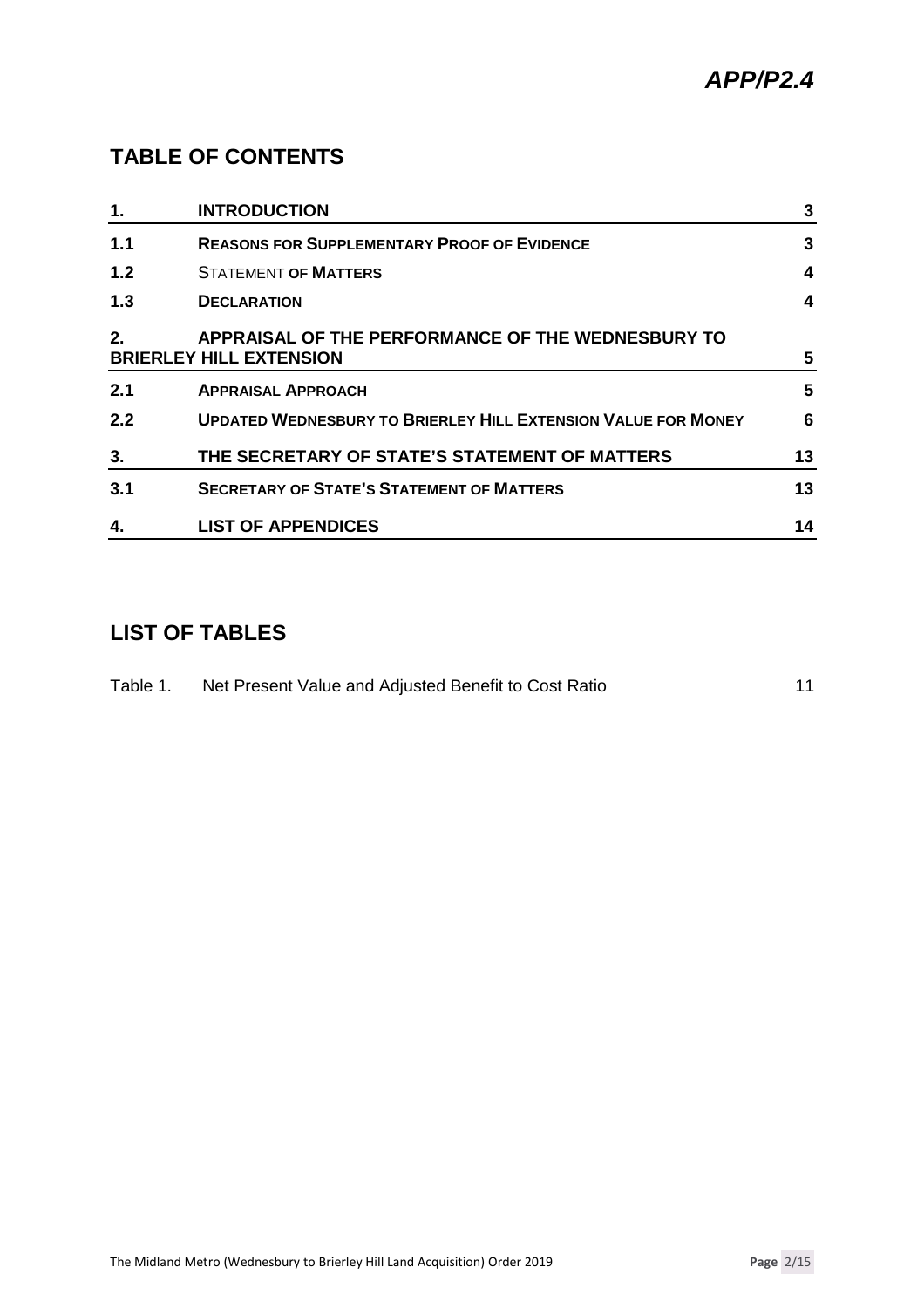## **1. INTRODUCTION**

#### **1.1 Reasons for Supplementary Proof of Evidence**

1.1.1 In my Main Proof of Evidence [APP/P2.1], which was submitted on 19 February 2019, I noted at paragraph 2.4.2, concerning the status of the business case, that:

> *"The WBHE scheme has now moved somewhat beyond the normal OBC (Outline Business Case] stage… in that, in the main, powers have already been obtained for the scheme through the 2005 Order… the Value for Money case has been assessed by DfT and funding has been allocated. However, the FBC [Full Business Case] stage has not yet been reached… final specification and costs for the extension are yet to be finalised, with this determining the final funding requirements to be made from local sources managed by WMCA."*

1.1.2 Peter Adams, in his Proof of Evidence [APP/P1.1], also submitted on 19 February 2019, at paragraph 8.2, states that:

> *"As with any long-term major scheme of this type, WMCA has continued to take work forward where feasible, including further surveys and outline design work. This has continued during the application process for the Proposed Order and is an ongoing process……. In due course…….the estimated cost of the WBHE, as revised and updated, will inform the Final Business Case for approval through WMCA's normal assurance and governance approval processes……...further information will be made available to the Inquiry into the application for the Proposed Order if it becomes available."*

1.1.3 In preparing the Final Business Case (FBC), WMCA has carried out, through the Midland Metro Alliance (MMA), a thorough estimate of the costs for implementing the project in order to ensure it provides a comprehensive, robust and reliable basis for the consideration of the Financial and Value for Money (Economic) Cases. Subsequently a revised estimated outturn capital cost of £449.5 million for the WBHE has been submitted to WMCA by Midland Metro Alliance and the approval of the revised cost is being progressed through the WMCA's normal assurance and governance process, as described above, with a final approval from the WMCA Board being planned for 22 March 2019. It is therefore appropriate to report the revised estimated capital cost to the Inquiry, which is planned to take place during the WBHE's progress through the WMCA Governance process.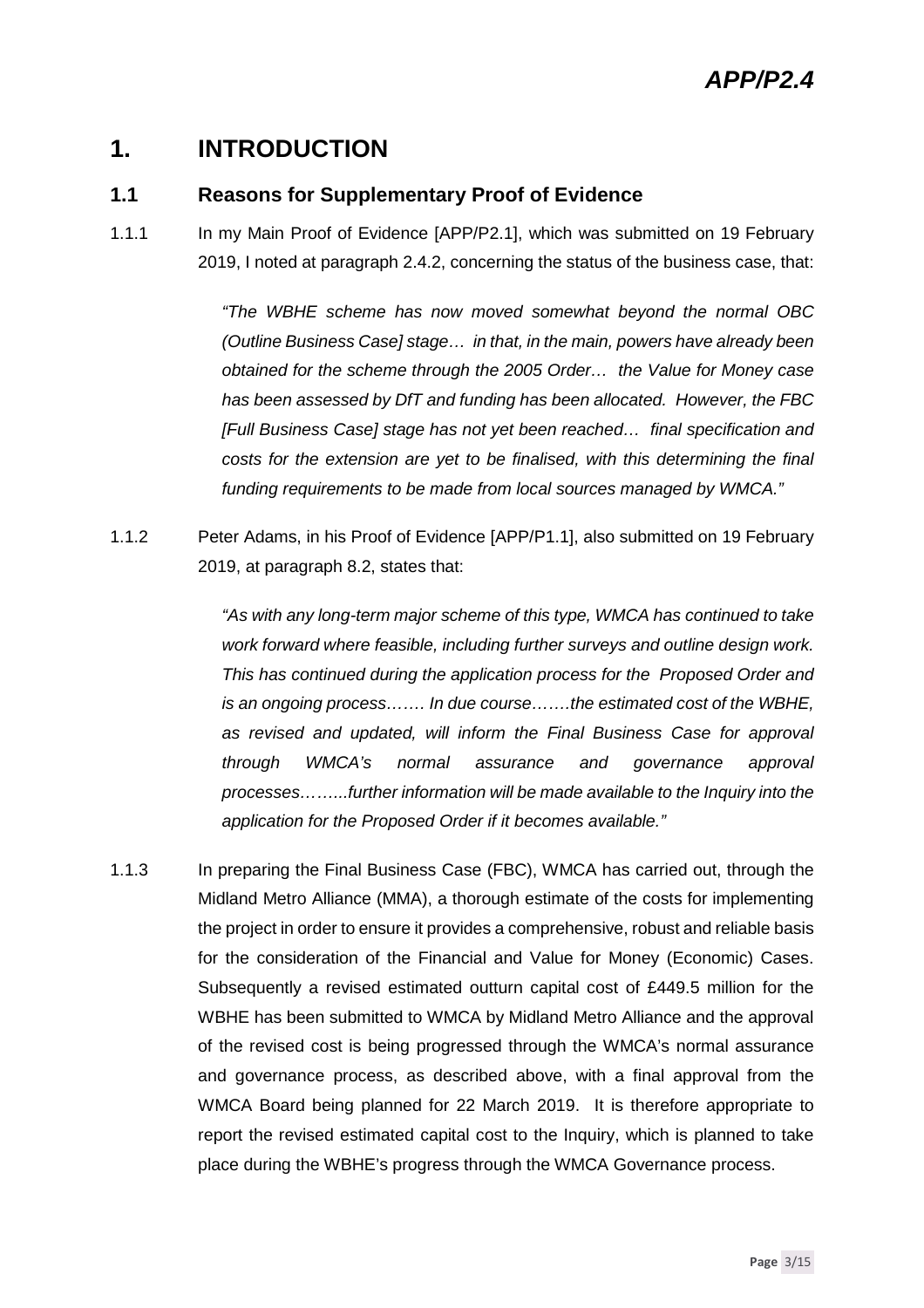1.1.4 As part of the above process, the WMCA has reviewed and updated the business case for the scheme and has produced a Final Business Case based on these updates. Key findings from the Economic Case elements of this Final Business Case, the Wednesbury to Brierley Hill Final Business Case - Economic Case February 2019 [WBHE/D7/B], are reported to the Inquiry within the rest of this Supplementary Proof of Evidence. This Supplementary Proof of Evidence is intended to sit alongside Peter Adams' Supplementary Proof of Evidence [APP/P1.4] that, amongst a number of other issues, also deals with the updated funding arrangements for WBHE.

#### **1.2 Statement of Matters**

- 1.2.1 In this Supplementary Proof of Evidence, therefore, I update the Inquiry on issues related to the following matters in the Statement of Matters [GEN 3] issued by the Secretary of State for Transport. These being the matters about which the Secretary of State particularly wishes to be informed for the purposes of his consideration of this application.
- 1.2.2 In my Main Proof of Evidence [APP/P2.1], I address Matters 1, 3, 4a, 4b and 4c. In this Supplementary Proof, the issues of updated scheme costs affect:
	- **O** Matter 1 Justification for the Transport and Act Order in relation to the proposed Wednesbury to Brierely Hill Extension scheme; and
	- Matter 3 The anticipated beneifts of the scheme (in so far as the updated costs affect the net economic benefits of the WBHE and is allocation to a Value for Money category).
- 1.2.3 In this Supplementary Proof, I do not reconsider Matters 4a, 4b and 4c.

#### **1.3 Declaration**

1.3.1 This statement is true to the best of my knowledge and belief. I can confirm that the views expressed are my true and professional opinion.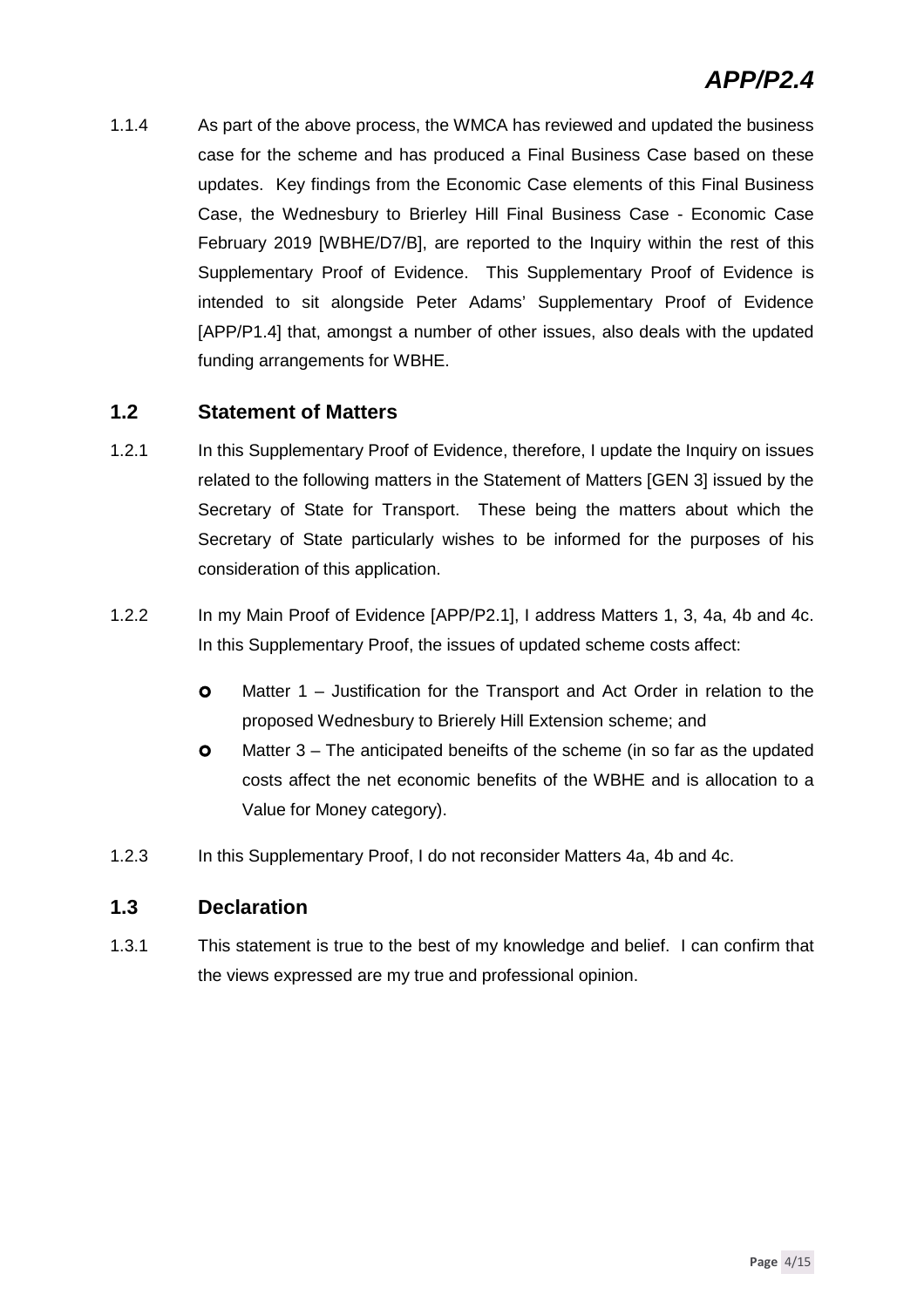## **2. APPRAISAL OF THE PERFORMANCE OF THE WEDNESBURY TO BRIERLEY HILL EXTENSION**

#### **2.1 Appraisal Approach**

- 2.1.1 In my Main Proof of Evidence [APP/P2.1], in section 2, I set out the appraisal approach used to assess the performance of the WBHE when measured against local objectives and those set out by the Department for Transport (DFT) in its Transport Appraisal Guidance, as set out in a number of detailed WebTAG guidance documents [WBHE/D11-22, WBHE/D24, WBHE/D42 and updated versions referenced with A/B suffixes as appropriate).
- 2.1.2 Furthermore, in my Main Proof of Evidence [APP/P2.1], in section 3.1 to 3.4, I set out the benefits appraisal for the WBHE, including the primary assessments of Transport User Benefits and Wider Economic Benefits (sections 3.4.4. to 3.4.32). I also describe a number of additional appraisal assessments, in sections 3.4.33 to 3.4.70, including the Lichfields Wednesbury to Brierley Hill Extension Economic Impact Assessment [WBHE/D28]).
- 2.1.3 The development of any major scheme of this type ordinarily involves an on-going process of updating and refining scheme specification and designs, feeding through to updated business cases. Whilst the principal specification of the scheme remains unchanged from the earlier assessments underpinning the Wednesbury to Brierley Hill Business Case - Economic Case [WBHE/D7], further surveys and outline design work, as part of this ongoing process, has been carried out by the Midland Metro Alliance (MMA).
- 2.1.4 In producing the updated business case for final approval from the WMCA Board, the Wednesbury to Brierley Hill Final Business Case – Economic Case [WBHE/D7/B], WMCA has retained the appraisal methodologies that were used to underpin the 2017 business case, Brierley Hill Business Case - Economic Case [WBHE/D7] as described in my Main Proof of Evidence [APP/P2.1] in section 3.3.
- 2.1.5 In relation to scheme costs, as considered in Peter Adams's Supplementary Proof of Evidence [APP/P1/4] and in my sections 2.2.5 to 2.2.11 below, WMCA has obtained new estimates of construction and vehicle costs that have now been included in the updated business case appraisal. The opportunity has also been taken to refine the renewal costs and scheme operating costs included in the appraisal of WBHE.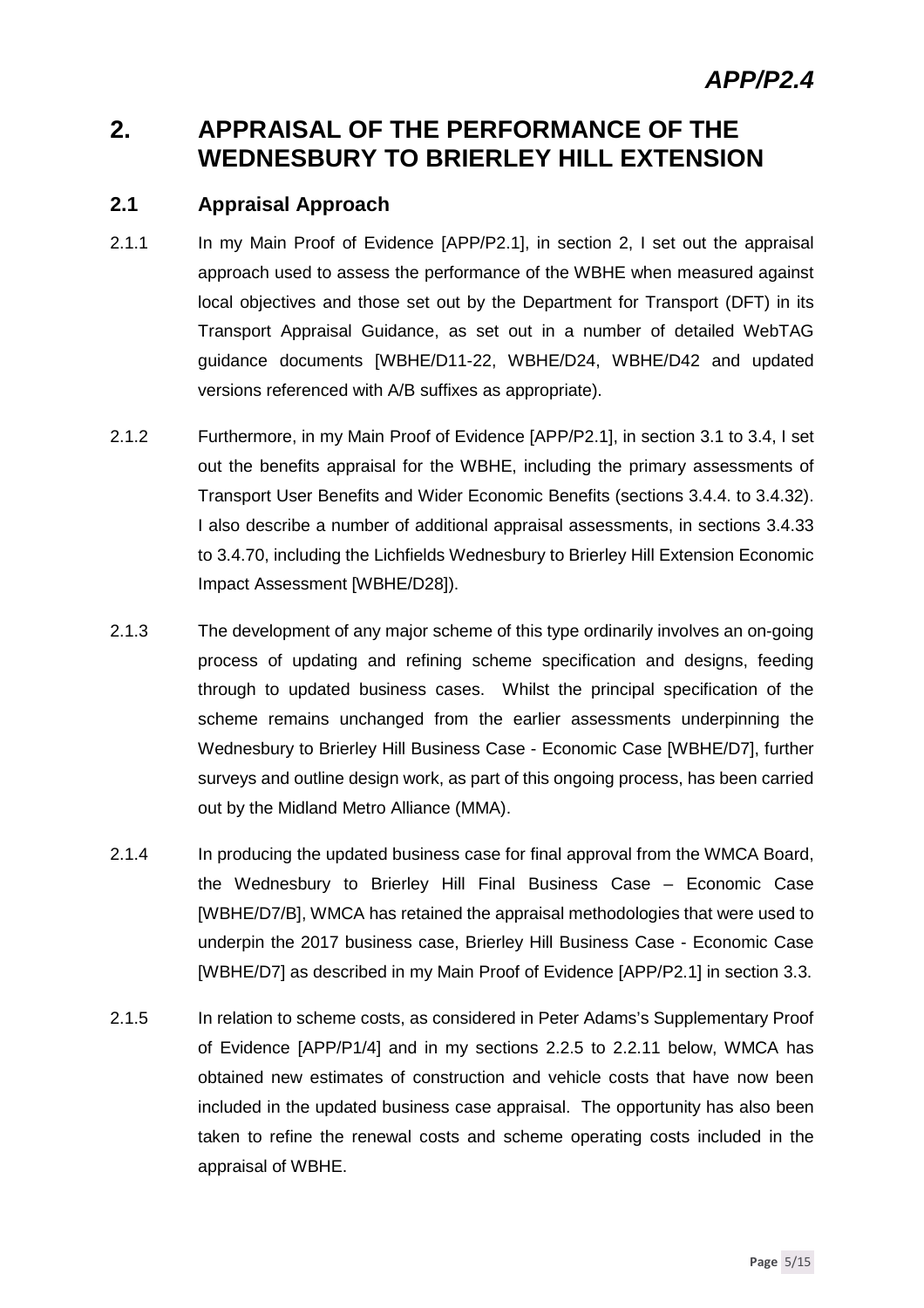- 2.1.6 In relation to scheme benefits, the WBHE scheme itself remains largely unchanged from that assessed by the DfT in the Wednesbury to Brierley Hill Business Case - Economic Case [WBHE/D7] and the appraisal guidance is also largely unchanged, as described in my Main Proof of Evidence [APP/P2.1] in section 3.6. Therefore, in my judgement, there is no reason to reassess the underlying appraisals of scheme patronage, revenues and benefits.
- 2.1.7 This approach of a limited updating of the business case is consistent with the proportionality approaches advocated in the WebTAG Proportionate Update Process [WBHE/D12] in sections 1.3.1 to 1.3.8, in suggesting that a full reappraisal of all Economic Case elements of the scheme may not be required.
- 2.1.8 Section 3.5 of my Main Proof of Evidence [APP/P2.1] reports on the Value for Money Assessment for WBHE based on the scheme costs identified in Peter Adams' Main Proof of Evidence [WBHE/P2.1] and in my Proof of Evidence [APP/P2.1] in sections 3.5.3 to 3.5.12.

#### **2.2 Updated Wednesbury to Brierley Hill Extension Value for Money**

- 2.2.1 As noted in my Main Proof of Evidence [APP/P2.1], in section 3.5, a central part of the appraisal of WBHE is a cost benefit analysis (CBA). DfT's Transport Appraisal Process, DfT (January 2014) [WBHE/D11] and the updated Transport Appraisal Process, DfT (May 2018) [WBHE/D11/A] set out those costs and benefits that can be monetised in any CBA that, ordinarily, are used to generate a benefit cost ratio. The guidance recognises that not all costs and benefits can be readily monetised, but sets out methods for assessing non-monetised costs and benefits.
- 2.2.2 The Department for Transport has also established a set of value for money categories based around monetised benefit cost ratios, but with an opportunity for non-monetised impacts to contribute to the value for money allocation. At the time of the development of the business case, the value for money categories were set out in the DfT's Value for Money Assessment Advice Note for Local Transport Decision Makers, DfT (Dec 2013) [WBHE/D24]. The 'Poor' Value for Money category was split into 'Poor' and Very Poor' in later guidance, the Value for Money Framework, DfT (Jul 2017) [WBHE/D24/A]. However, this change does not affect the WBHE value for money allocation.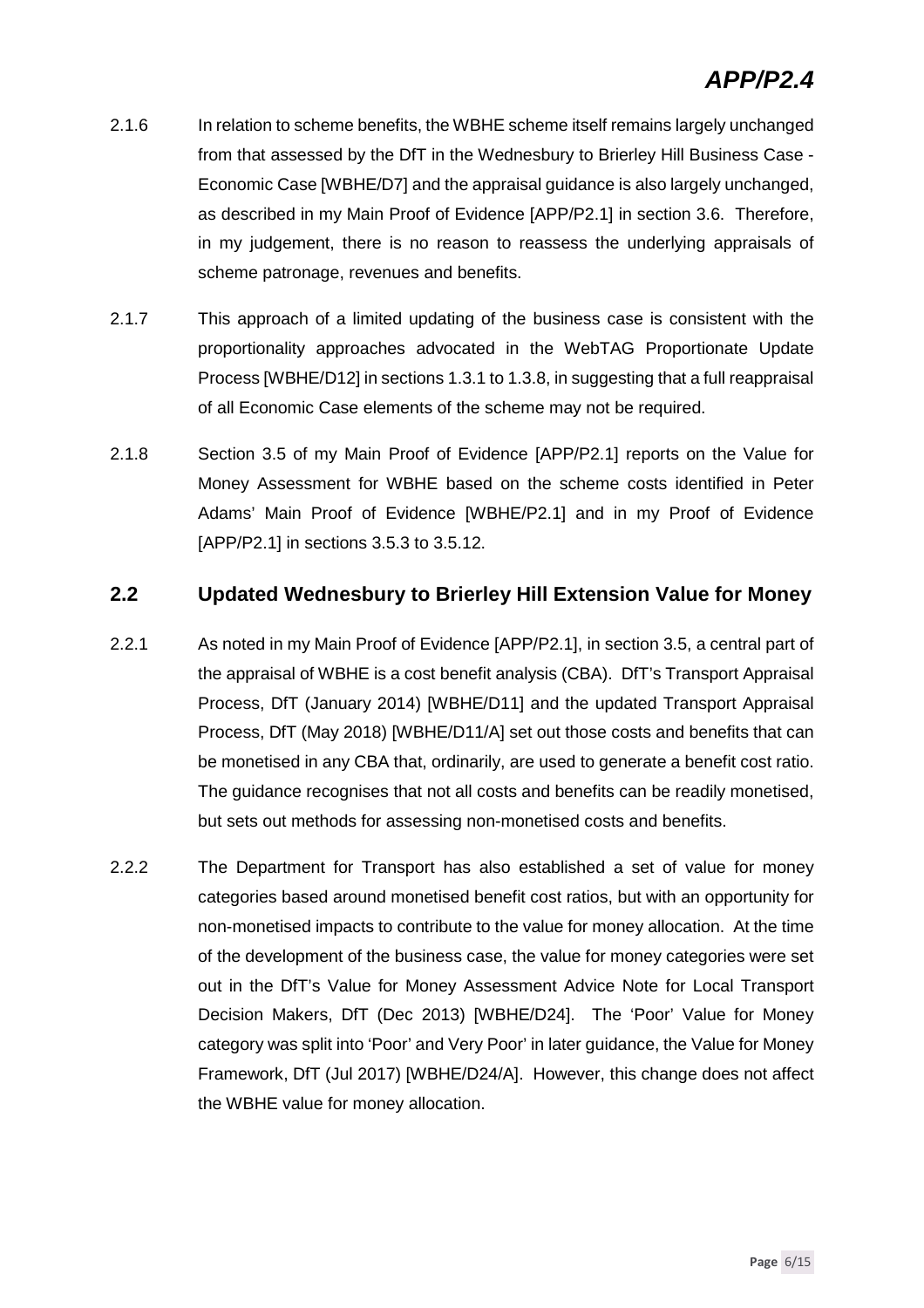- 2.2.3 The value for money categories identified in the Value for Money Framework, DfT (Jul 2017) [WBHE/D24/A] are:
	- **O** Very Poor VfM if the BCR is less than or equal to 0
	- **O** Poor VfM if the BCR is between 0.0 and 1.0
	- **O** Low VfM if the BCR is between 1.0 and 1.5
	- **O** Medium VfM if the BCR is between 1.5 and 2.0
	- **O** High VfM if the BCR is between 2.0 and 4.0
	- **O** Very High VfM if the BCR is greater than 4.0
- 2.2.4 Before concluding on the value for money allocation for WBHE, it is also necessary to consider whether other non-monetised impacts would either add or detract from the scheme's value for money and change the allocation to a value for money category primarily driven by the benefit cost ratio. I consider the contribution of any non-monetised impacts on the value for money assessment later in this Supplementary Proof following my review of the cost changes and the consequent impact on the monetised elements of the appraisal for WBHE.

#### **Updated Scheme Costs**

- 2.2.5 In preparing the Final Business Case, WMCA has carried out, through the Midland Metro Alliance, a thorough estimate of the costs for implementing the project in order to ensure it provides a comprehensive, robust and reliable basis for the consideration of the Financial and Value for Money (Economic) Cases.
- 2.2.6 The updated investment cost profiles were developed for spending between 2017 and 2024, with the main spending occurring between 2020 and 2023. The costs of trams were spread over a three-year period paid for and delivered between 2020 and 2022.
- 2.2.7 The updated out-turn capital costs for the scheme are reported in section E4 of the Wednesbury to Brierley Hill Final Business Case – Economic Case [WBHE/D7/B], which notes a headline out-turn cost estimate of £449.5m, including an uplift of 9.9% to address estimating risk and forecast inflation. Of this total, £53.2m relates to the acquisition of new vehicles. This assumes construction is completed, in its entirety, by October 2023.
- 2.2.8 For appraisal purposes, the underlying costs have been adjusted to take out 'sunk costs' for prior years to the end of March 2019, in accordance with guidance at paragraph 2.3.3 in WebTAG Unit A1.2 Scheme Costs, DfT (July 2017)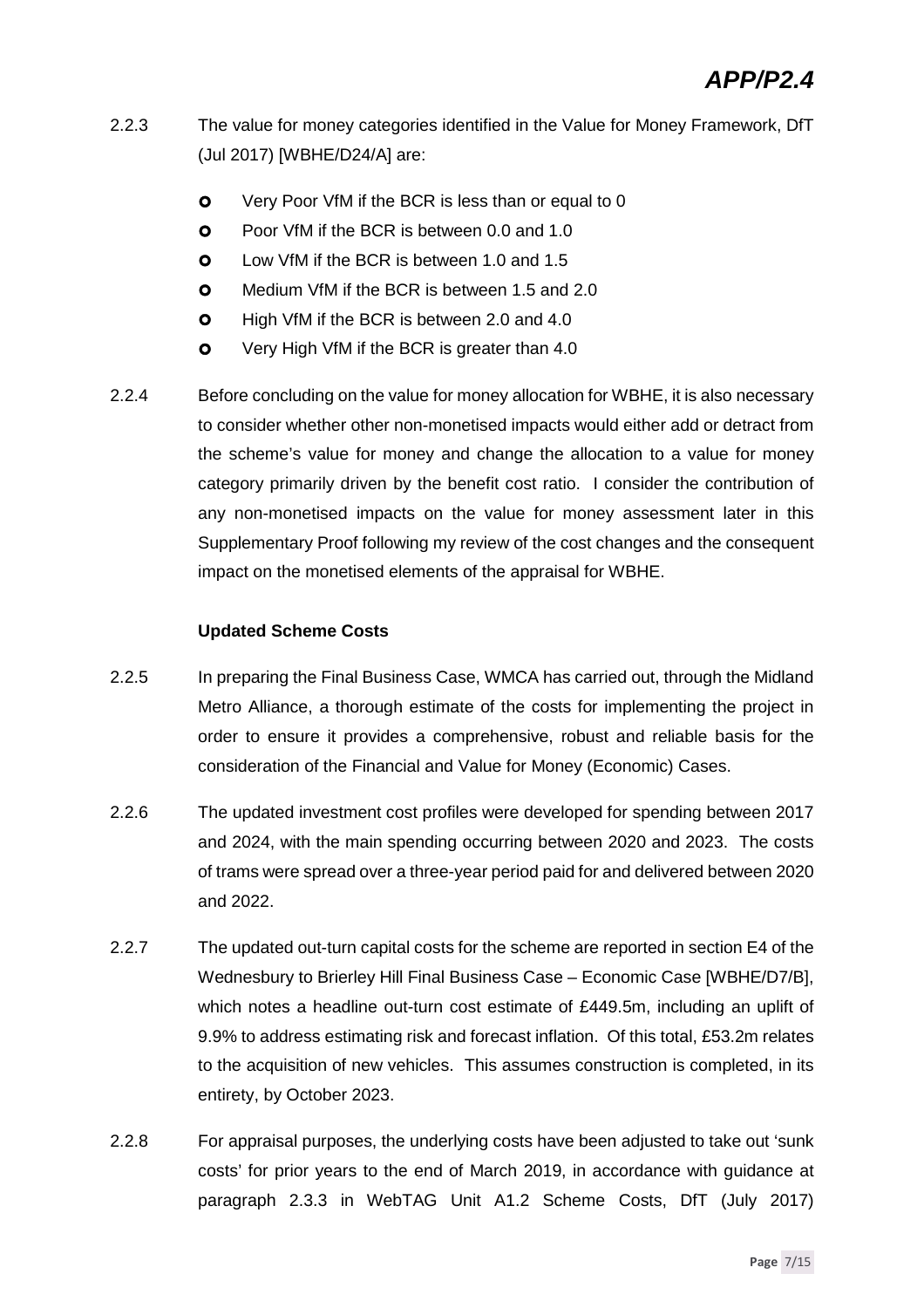## *APP/P2.4*

[WBHE/D14/A]. As the cost estimates have been reassessed based on updated design and costing work, the requirement to include risk and optimism bias has been reduced, with the appraisal uplift of 4.4% applied to all scheme cost components to reflect delivery risk removed and the optimism bias premium on construction costs reduced from 20% to 6%. The optimism bias premium applied to the tram costs has been retained at 6%. The 6% optimism bias premium represents the recommended value for 'Light Rail' schemes at Stage 3 [Full Business Case for Local Authority and Public Transport Schemes] as set out in Table 8 following paragraph 3.5.7 in WebTAG Unit A1.2 Scheme Costs, DfT (July 2017) [WBHE/D14/A]. The recommended value has been used as it has been assumed that there are no additional mitigating factors that could otherwise reduce the premium below that recommended for a project at this stage of development, nor other factors suggesting the need for an increase the premium.

- 2.2.9 Allowing for the optimism bias premiums, but excluding 'sunk costs', the cashflow or nominal cost stream sums to a total of £455.9m. For the appraisal, the scheme cost stream was converted to 2010 discounted market prices using the standard GDP deflator based on September 2016 RPI figures, the standard indirect tax correction factor (1.19) and the Green Book schedule of discount rates provided in Table 6.1 of Annex 6 to the Green Book Appraisal and Evaluation in Central Government, HM Treasury (2003 – as updated in 2011) [WBHE/D9]. An additional allowance for capital cost renewals was also included in the updated appraisal to supplement the maintenance and renewals included in the routine operating costs. The value of the capital cost stream of the proposed extension, including all renewals, is £324.7 million (present value, 2010 prices).
- 2.2.10 The operating costs for the WBHE were derived from a bespoke operating cost model utilising operating costs from the existing Line 1 Metro line, with the marginal operating costs of the proposed extension generated from models of the extended system operations with and without the WBHE. These cost estimates have been reassessed, with a modest reduction in costs based on the opportunity to develop additional operating cost and network efficiencies from running a much larger network and the removal of the earlier 4.4% delivery risk premium. In line with WebTAG Unit A1.2 Scheme Costs, DfT (Nov 2014) [WBHE/D14] at paragraph 3.5.15, no optimism bias has been applied to the operating costs.
- 2.2.11 For the appraisal, the operating costs were converted to 2010 discounted market prices using the standard GDP deflator based on September 2016 RPI figures, the standard indirect tax correction factor (1.19) and the Green Book schedule of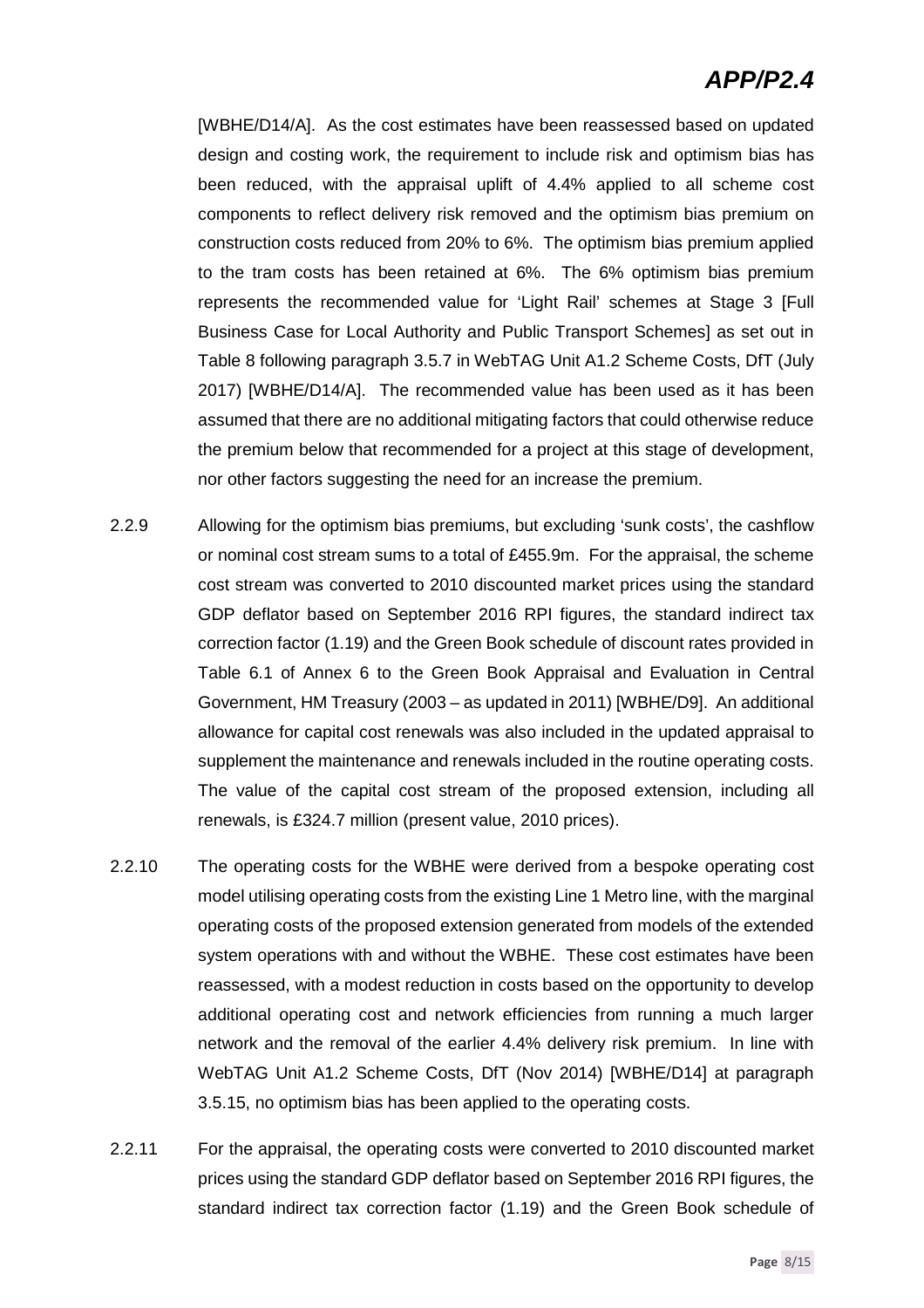discount rates provided in Table 6.1 of Annex 6 to the Green Book Appraisal and Evaluation in Central Government, HM Treasury (2003 – as updated in 2011) [WBHE/D9]. The value of the final 60-year stream of operating costs for the proposed extension is £142.5 million (present value, 2010 prices).

#### **Appraisal Assumptions**

- 2.2.12 The appraisal reported in the Wednesbury to Brierley Hill Business Case Economic Case [WBHE/D7] was undertaken using the following assumptions:
	- **O** The WBHE is planned to open in 2023. Apart from capital costs which are spent prior to opening, operating costs and benefits streams have only been included from this opening year.
	- **O** The WBHE has been appraised over a 60-year period from opening, from the point when the full scheme is open in 2023, but with capital costs incurred earlier prior to opening.
	- All prices have been re-based to 2010 prices, using a GDP deflator, consistent with WebTAG Transport Appraisal Process guidance [WBHE/D11].
	- **O** All costs and benefits have been discounted to 2010. As per guidance, a discount rate of 3.5% per annum has been applied for the next thirty years, with the rate reducing to 3.0% from then on.
- 2.2.13 With the operating concession for Midland Metro taken in-house through MML, the appraisal allocates system operation to the public sector, with any revenue surpluses accrues to the public sector. In cost benefit terms, this revenue surplus reduces the overall cost of the scheme to the public sector over the appraisal period and is treated as a negative cost in the cost part of the benefit cost ratio (i.e. as part of the denominator).

#### **Analysis of Monetised Costs and Benefits**

- 2.2.14 In accordance with WebTAG guidance Unit A2.1 Wider Economic Impact Appraisal, DfT (Sept 2016) [WBHE/D16/A], three variations of the Analysis of Monetised Costs and Benefits (AMCB) table were developed for the Final Business Case to set out the principal economic performance for the scheme:
	- **O** Level 1 assessment: initial BCR focusing on user benefits and assuming a fixed land use scenario.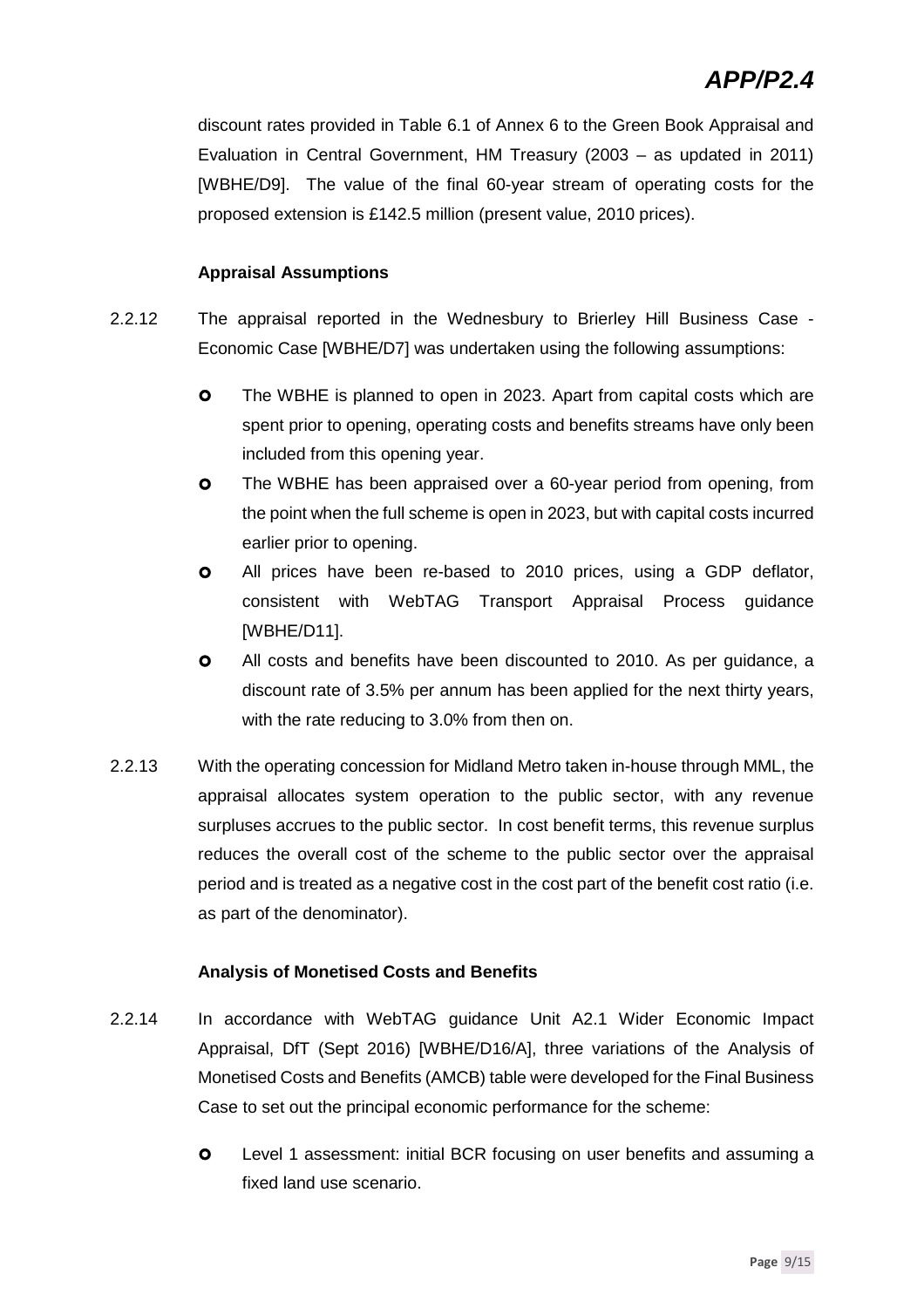- Level 2 assessment: adjusted BCR reflecting wider economic impact benefits assuming a fixed land use scenario
- Level 3 assessment: adjusted BCR reflecting dependent development and associated land value uplift benefits (regeneration benefits)
- 2.2.15 The Level 1 appraisal, is focused around user benefits, with greenhouse gas benefits derived from the DfT's standard software, TUBA (Transport User Benefit Appraisal) accident benefits derived from COBALT (COst and Benefit to Accidents – Light Touch), private sectors revenue and operating costs, and Metro-related operational costs and infrastructure costs. My Main Proof of Evidence [APP/P2.1] at paragraphs 3.4.2 and 3.4.61 provides further details of the TUBA and COBALT software packages. This initial appraisal, using the updated cost streams, generates a net present value for around £8m (present value, 2010 prices), and an initial benefit to cost ratio of 1.03.
- 2.2.16 The Level 2 appraisal extends the analysis to include the wider economic impacts generated using the DfT's WITA software. This expanded appraisal generates a net present value for £128m (present value 2010 prices), and an adjusted benefit to cost ratio of 1.53.
- 2.2.17 Table 1 below presents a full AMCB table for the Level 3 appraisal which takes account of Land Value Uplift. This is based on the core present value of benefits, expanded to include the wider economic impacts generated using WITA and the benefits arising from the Metro scheme 'unlocking' development along the corridor. The costs include both operational costs and infrastructure costs.
- 2.2.18 For the Level 3 appraisal, the scheme generates a net present value of £249m (present value 2010 prices), and an adjusted benefit to cost ratio of 2.03.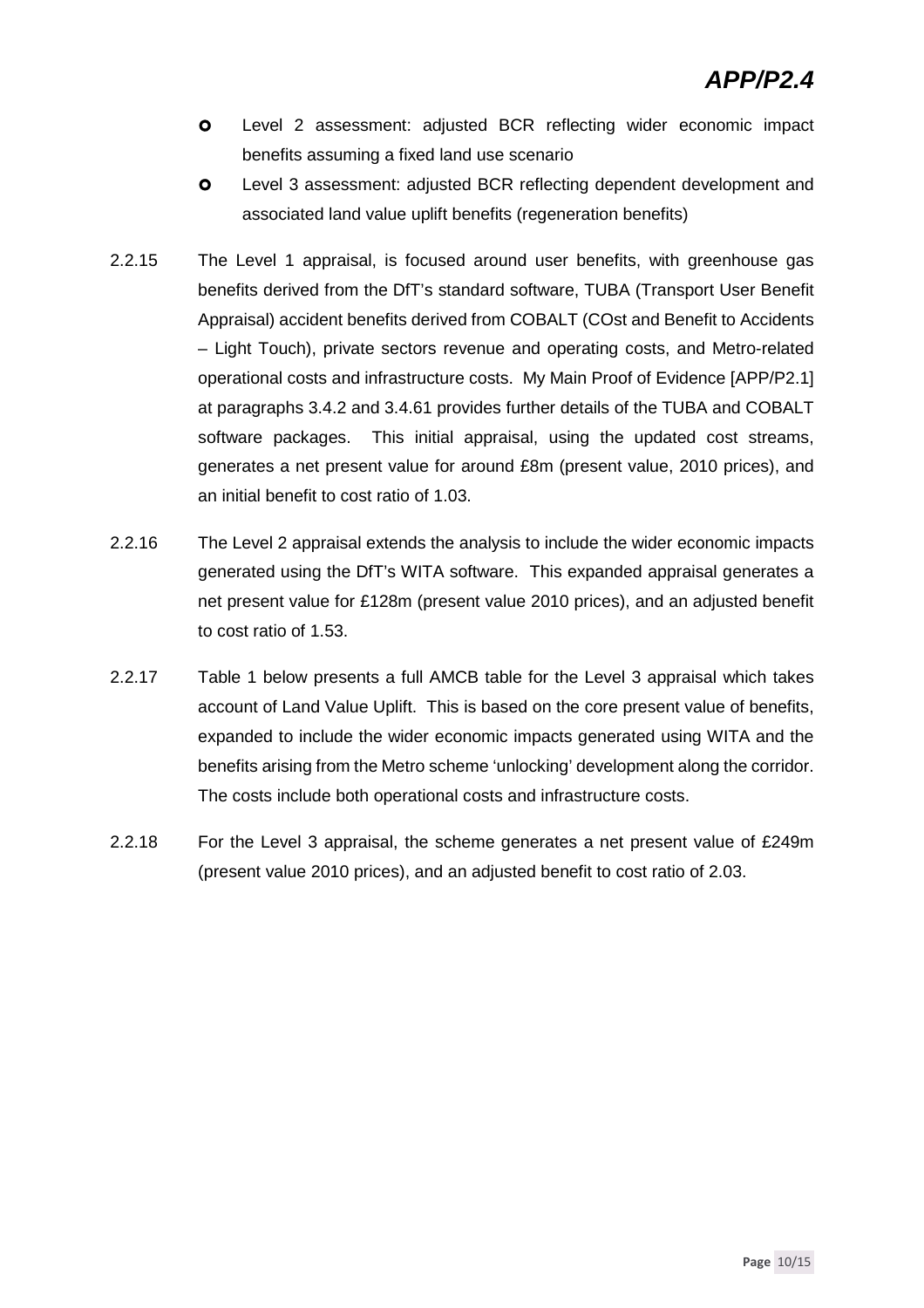|                                                            | £'000 (present<br>value 2010 prices) |
|------------------------------------------------------------|--------------------------------------|
| Greenhouse Gases                                           | 257                                  |
| Accidents                                                  | 1.115                                |
| Smarter Choices and Travel Planning Initiatives (benefits) | 23,200                               |
| Network Rail Maintenance Saving                            | 3,087                                |
| Economic Efficiency: Consumer Users (Non-Business)         |                                      |
| user time, car operating costs, user charges               | 270,047                              |
| Economic Efficiency: Business Users and Providers          |                                      |
| user time, car operating costs, user charges               | 18,101                               |
| private sector bus revenues                                | $-86,364$                            |
| Private sector bus operating costs savings                 | 44,794                               |
| Wider Public Finances (Indirect Taxation Revenues)         | $-23,249$                            |
| <b>Present Value of Benefits (PVB)</b>                     | 250,987                              |
| <b>Wider Economic Impacts</b>                              | 119,756                              |
| <b>Land Value Uplift</b>                                   | 121.141                              |
| <b>Adjusted Present Value of Benefits (PVB)</b>            | 491,884                              |
| <b>Broad Transport Budget</b>                              |                                      |
| Metro investment costs                                     | $-324.722$                           |
| Metro operating costs                                      | $-142,525$                           |
| Metro revenues                                             | 227,757                              |
| Smarter Choices and Travel Planning Initiatives (costs)    | $-3.317$                             |
| <b>Present Value of Costs (PVC)</b>                        | $-242,807$                           |
| <b>OVERALL IMPACTS</b>                                     |                                      |
| <b>Net Present Value (NPV)</b>                             | 249,077                              |
| <b>Adjusted Benefit to Cost Ratio (BCR)</b>                | 2.03                                 |

| Table 1. | Net Present Value and Adjusted Benefit to Cost Ratio |
|----------|------------------------------------------------------|
|----------|------------------------------------------------------|

2.2.19 Table 1 sets out the benefit to cost ratio for the WBHE and is supported by a number of standard analysis tables prescribed by WebTAG guidance. These are included as Table 4.4 (Public Accounts (PA)), Table 5.3 (Transport Economic Efficiency (TEE)) and Tables 6.1 - 6.3 (Analysis of Monetised Costs and Benefits (AMCB)) in the Wednesbury to Brierley Hill Final Business Case – Economic Case [WBHE/D7/B]. Also included in the Wednesbury to Brierley Hill Final Business Case – Economic Case [WBHE/D7/B] is the Appraisal Summary Table (AST) for WBHE, which brings together all aspects of the appraisal in a summary format. Again, the format of the AST is prescribed by the Department for Transport.

#### **Value for Money Statement**

2.2.20 Table 9 in my Main Proof of Evidence [APP/P2.1] and Table 6.3 in the Wednesbury to Brierley Hill Business Case - Economic Case [WBHE/D7] identified that, in 2017, the scheme generated a net present value of £275m (present value 2010 prices), and an adjusted benefit to cost ratio of 2.27. With the updating of the scheme costs to the new 2019 estimates, as noted above, but retaining all benefit estimates as for the earlier appraisal, the scheme generates a reduced net present value of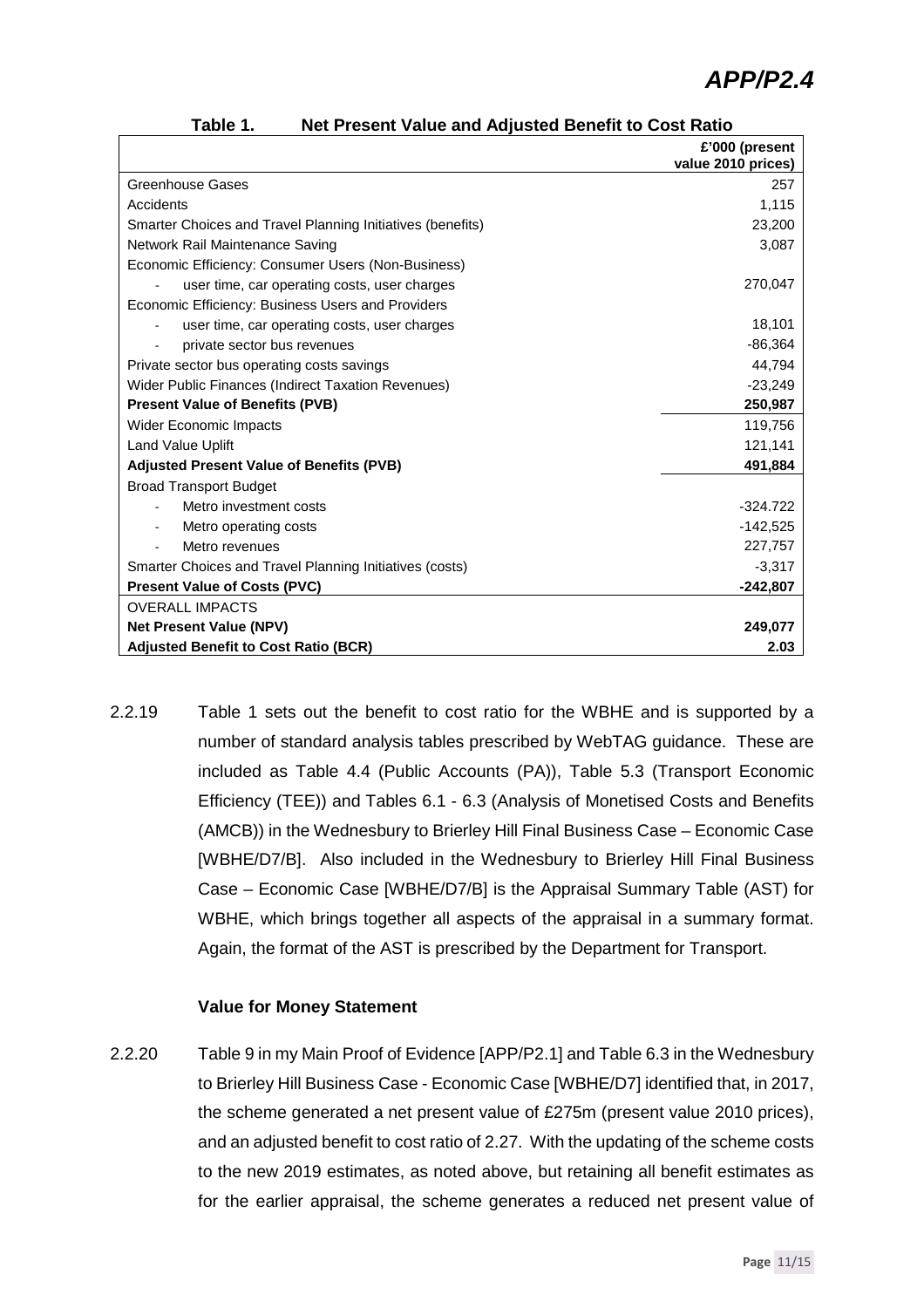£249m (present value 2010 prices), and the adjusted benefit to cost ratio is reduced to 2.03.

- 2.2.21 Before concluding the allocation of the WBHE to a Value for Money category, I have also revisited my review of the wider non-monetised appraisal impacts reported in section 2.2 of my Main Proof of Evidence [APP/P2.1], concluding that there remain no significant adverse impacts that require a reduction in the value for money category for the scheme. Similarly, whilst there are further wider beneficial impacts not included in the benefit to cost ratio, particularly those identified and quantified in the Lichfields Wednesbury to Brierley Hill Extension Economic Impact Assessment [WBHE/D28], I see no reason to suggest increasing the scheme's value for money category from 'high'. However, I do consider that these wider benefits are strong enough to firmly cement the allocation of the quantified benefit cost ratio of 2.03 into this category.
- 2.2.22 Therefore, in my opinion, the economic performance of the WBHE continues to represent high value for money. This view is derived from a consideration of the benefit cost ratio of the scheme driven by both transport benefits and very strong wider economic benefits, alongside additional impacts that do not form part of the benefit cost ratio but provide strong policy support in terms of connectivity to employment and other facilities, and in supporting wider local and national policies.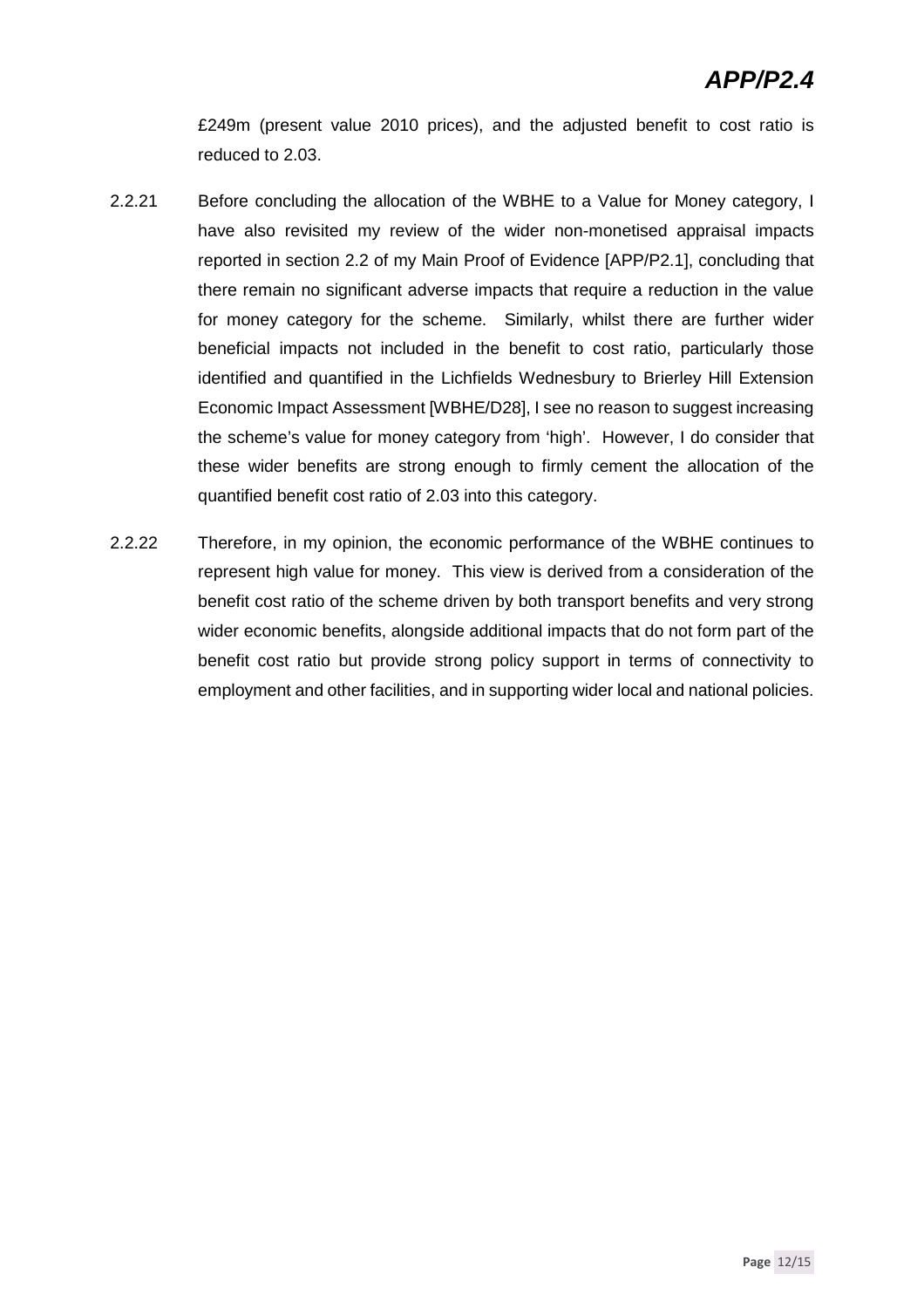## **3. THE SECRETARY OF STATE'S STATEMENT OF MATTERS**

#### **3.1 Secretary of State's Statement of Matters**

3.1.1 The Transport and Works Act Orders Unit, on behalf of the Secretary of State for Transport, has issued a Statement of Matters [GEN 3] concerning particular issues upon which he wishes to be informed. For this section of my Supplementary Proof of Evidence, I have further reviewed the Statement of Matters in light of the updated appraisal considered in section 2 above, with this affecting only Matter 1 (the Justification for the Transport and Act Order) and Matter 3 – the anticipated beneifts of the scheme (in so far as the updated costs affect the net economic benefits of the WBHE and is allocation to a Value for Money category).

### **Matter 1 – Justification for the Transport and Act Order in relation to the proposed Wednesbury to Brierely Hill Extension scheme**

3.1.2 This matter is largely dealt with through the Main Proofs of Evidence of Peter Adams and Paul Ellingham [APP/P1.1 and APP/P5.1 respectively], however, in so far as it concerns my evidence, the compulsory purchase powers sought through the Proposed Order are essential to the delivery of the range and scale of benefits as reconfirmed in this Supplementary Proof of Evidence.

#### **Matter 3 – The anticipated beneifts of the scheme**

3.1.3 This Supplementary Proof of Evidence concerns the economic case for the WBHE, including the range of economic and wider benefits ordinarily considered through the DfT's appraisal guidance used to assess the expected performance of major transport schemes such as WBHE. Section 2.2 of my evidence shows that, with updated scheme costs, the WBHE continues to deliver net economic benefit and offers 'high' Value for Money.